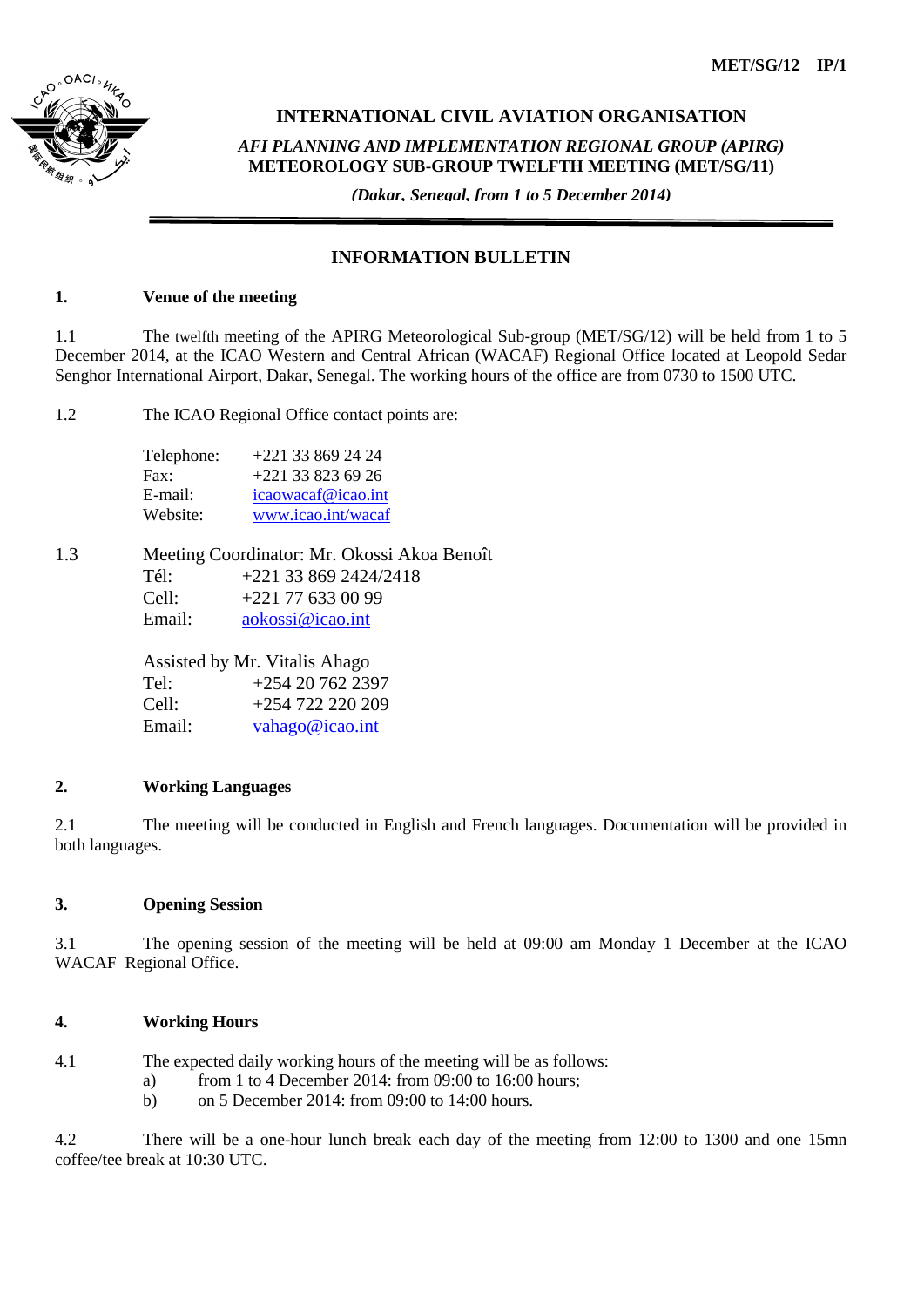### **5. Registration**

5.1 In addition to submission of completed forms by e-mail, the registration of participants will take place at the site of the meeting on 1 December from 8:00 to 9:00.

### **6. Office and Secretariat**

6.1 The Secretary of the meeting will be Mr Okossi Akoa Benoit, ICAO Regional Officer, Meteorology, for Western and Central African (WACAF) Office in Dakar, assisted by Mr. Vitalis Ahago, Regional Officer, Meteorology, for the Eastern and Southern African Office (ESAF) in Nairobi. Their address details are as indicated above.

# **7. Health**

7.1 Applicants are informed that a valid certificate of vaccination against yellow fever is required. The participants should ensure that they have applied for a valid health insurance for the coverage of any medical care during their staying in Senegal.

# **8. Procedures for obtaining an entry Visa for Senegal**

8.1 From July 2013, all visa applications for a visa will be made online prior to arrival. The website for online visa applications and payment should be accessed at the following website address: [http://www.visasenegal.sn](http://www.visasenegal.sn/) and in a case of difficulty or for additional information, please use the following contact details:

Tel: (+221) 33 889 89 30 Information Line: (+221) 78 149 96 96 (24/24 h and 7 days a week) Email: contact@snedai.sn

8.2 The visa applicant gets the option to be either pre-enrolled online or at the nearest Enrolment Centre. If successful, the applicant will receive a visa confirmation document with a bar code and all relevant information. After a processing time of 48 hours, the applicant can withdraw the visa, either in one of the Enrolment Centres or upon arrival at Leopold Sedar Senghor International Airport in Dakar, based on the the "Pre-Visa" document.

# *Note: To avoid serious queues at the airport in Dakar, it is STRONGLY recommended that the applicant obtain an entry visa, before travelling, to the closest enrolment centre.*

8.3 At this stage, 18 Enrolment Centres have been established in the following States:

- **Africa**: Cameroon, Gambia, Mauritania, South Africa,;
- **Europe**: Belgium, France, Germany, Italy, Russia, Spain;
- **America**: United States (Washington and New York)
- **Asia**: China, India.

# *Note: For none-listed diplomatic representations, the visa will be issued at the Dakar airport after a successful pre-enrolment online.*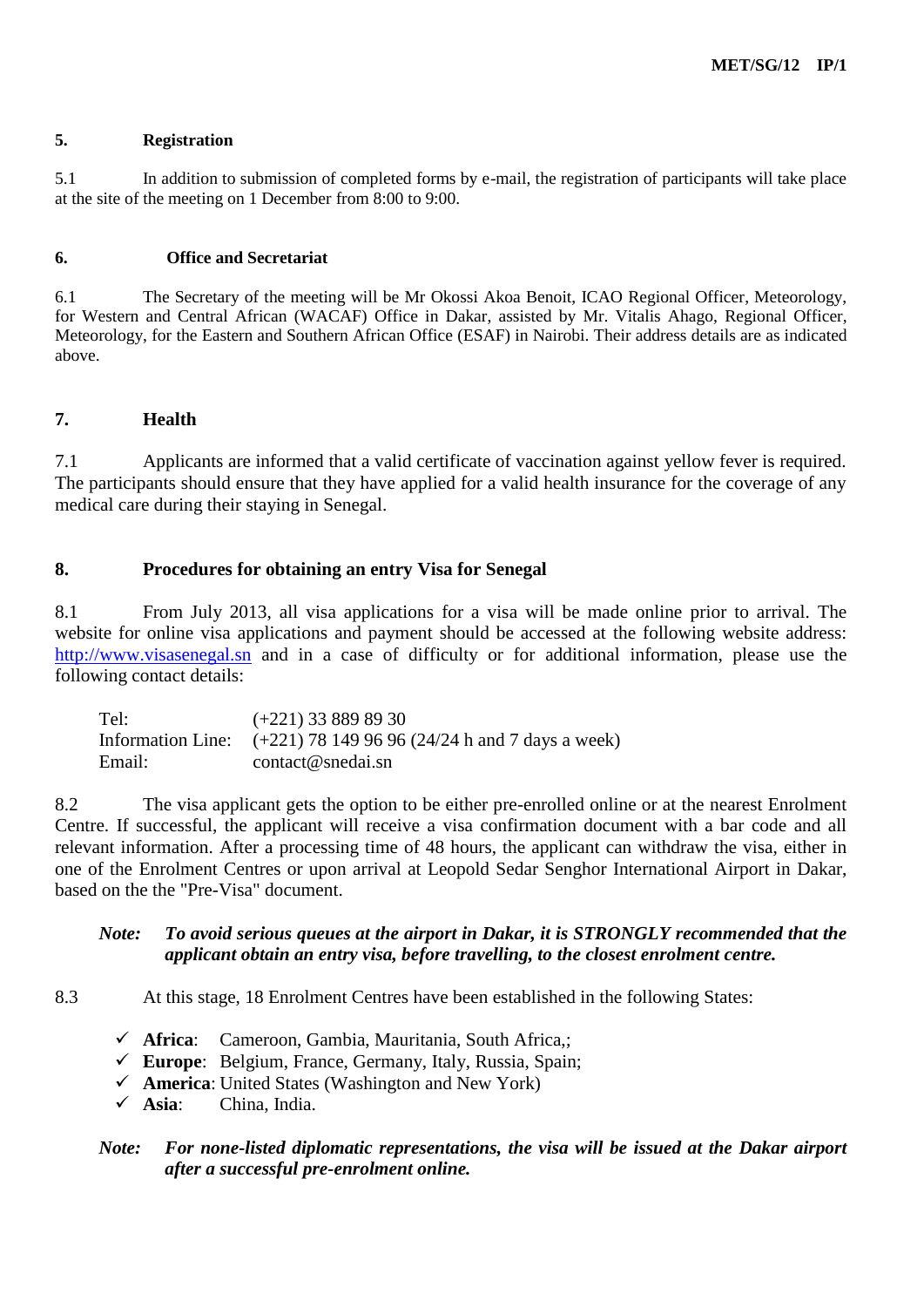8.4 Visas are not required for nationals of the Economic Community of West African States (**ECOWAS**).

# **9. Banking and Currency**

9.1 Banks are located not far from the meeting venue and are opened from 07:45 to 12:15 hours and 13:40 to 15:45 hours from Monday to Friday. ATM are available 24 hours a day and 7 days a week.

9.2 The basic unit of currency is FCFA (XOF). There are coins of 5, 10, 25, 50, 100, 200, 250 and 500 FCFA. Notes are issued in denominations of 1000, 2000, 5000 and 10 000 FCFA. The FCFA exchange rate is 1 Euro ( $\epsilon$ ) (European currency) for 655.957 FCFA (~656 FCFA).

#### **10. Weather**

10.1 During December, the mean daily minimum temperature is **20.6°C** and the daily mean maximum temperature is **27.6°C**. Light clothing is therefore, advisable during the meeting period.

# **11. Hotel Information**

**11.1** Participants are requested to make their own hotel reservations. A list of recommended hotels is at Attachment A, and a map of the ICAO WACAF regional Office is at Attachment B. When making reservation, participants should indicate that they are attending a meeting of UN/ICAO in order to benefit from the UN rate.

----------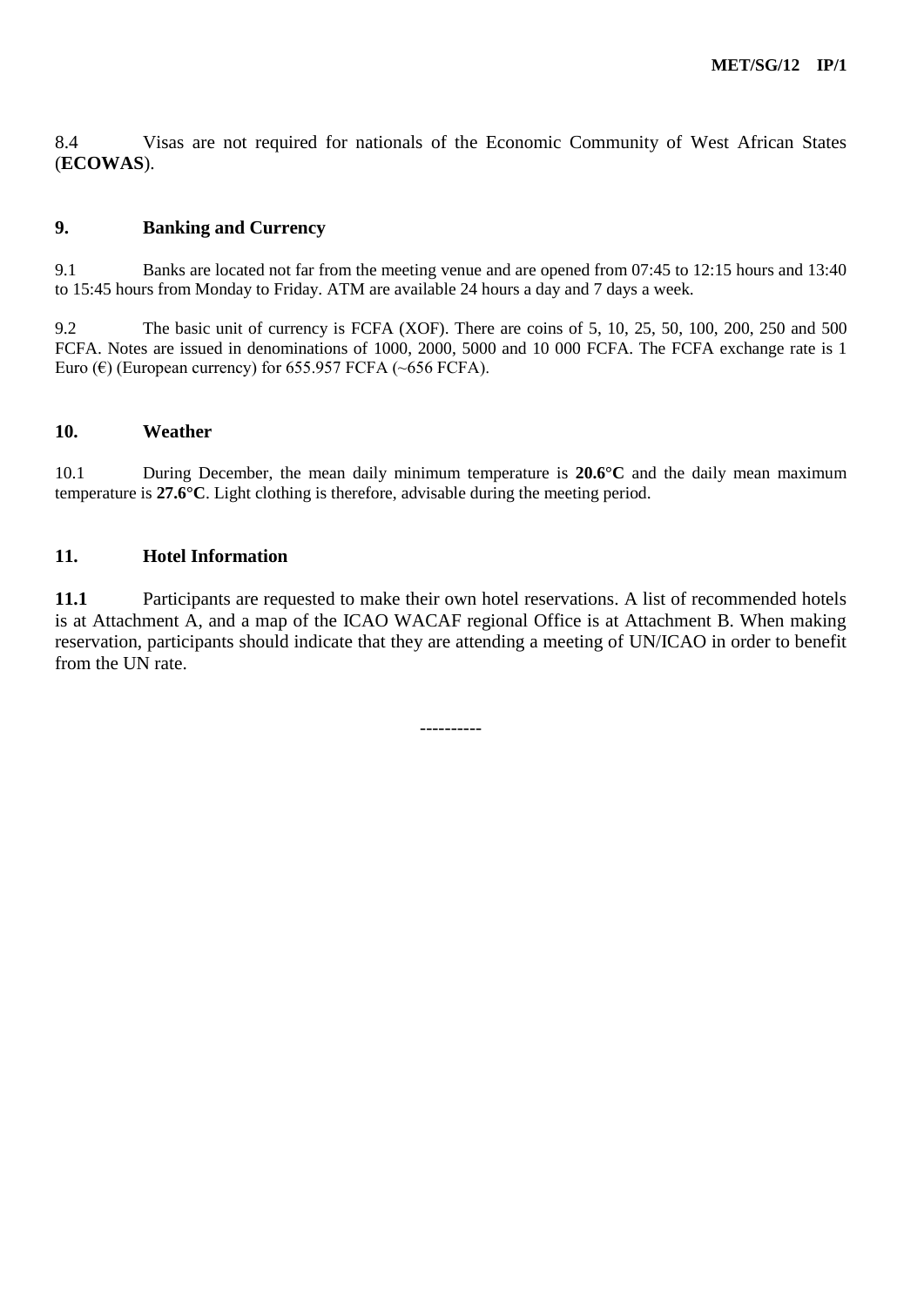**MET/SG/12 IP/1**

# **ATTACHMENT A – LIST OF RECOMMENDED HOTELS**

| Name/Nom                                       | Address/Address /                                                                                           | Fax / E-Mail                                                                                                   | <b>Single</b>                            | <b>Double</b>              | Distance de l'OACI<br>(vol d'oiseau) |  |
|------------------------------------------------|-------------------------------------------------------------------------------------------------------------|----------------------------------------------------------------------------------------------------------------|------------------------------------------|----------------------------|--------------------------------------|--|
|                                                |                                                                                                             | YOFF                                                                                                           |                                          |                            |                                      |  |
| ONOMO HOTEL****                                | Route de l'Aéroport – BP 16794 –<br>Dakar/Yoff<br>Tél. +221 33 869 06 10                                    | Fax: 33 820 33 01<br>onomo.dakar@onomohotel.com<br>http://www.onomohotel.com                                   | 53.200<br>Taxe incluses                  | 54 200                     | 800m.<br>10 mn de marche             |  |
| $\ensuremath{\text{VIRAGE}}\ ^{***}$           | Le Virage (Route de l'Aéroport LSS)<br>Tél. +221 33 820 30 80                                               | Fax: 33 820 95 94<br>viragehotel@gmail.com<br>www.leviragehotel.com Petit-déjeuner (A la carte)                | 36 600                                   | 41 600<br>Suite: 61 600    | 900m,<br>10 mn de marche             |  |
| $OCEAN***$                                     | Route de l'Aéroport - Yoff : Tonghor<br>Tel. +221 33 820 00 77                                              | Fax: 33 820 27 37<br>hotelocean@orange.sn<br>Petit-déjeuner : 3 000 F                                          | 28 000                                   | 35 000                     | 1550m,<br>25 mn de marche            |  |
| $\textsc{SARGAL}^{\textstyle{*}\textstyle{*}}$ | Entre Le Virage et l'Aéroport LSS<br>Tél. +221 33 869 75 96                                                 | Fax: 33 820 31 20<br>infos@sargalhotel.com<br>Petit-déjeuner : 3 500 F<br>www.sargalhotel.com                  | $\overline{26}100$<br>36 550             | 32100<br>42 500            | 405m,<br>5mn de marche               |  |
| CITE de l'ERNAM                                | BP 8001 Route de l'Aéroport Léopold Sédar<br>SENGHOR-Dakar/Yoff<br>TEL: +221 33867 51 13/ +221 33820 92 99/ | FAX: +221 33 820 71 04<br>IDEMoussaBarkireMou@asecna.org                                                       | 10 000 ventilées<br>15 000 climatisées   |                            | 300 <sub>m</sub><br>3mn de marche    |  |
|                                                |                                                                                                             | <b>NGOR</b>                                                                                                    |                                          |                            |                                      |  |
| N'GOR DIARAMA ***                              | Route de l'Aéropor - N'Gor<br>Tél. +221 33 820 27 24                                                        | ngordiarama@orange.sn<br>www.ngordairama.com Petit-déjeuner inclus                                             | 55 000                                   | 60 000                     | 2200m<br>5mn en voiture              |  |
| ARCHOTEL**                                     | Virage sur la route de N'Gor<br>Tél. +221 820 41 63                                                         | Fax: +221 33 280 42 07archotel@orange.sn<br>Petit-déjeuner : 4 000 F                                           | 30 600<br>35 600<br>40 600               | 36 200<br>41 200<br>46 200 | 1000m.<br>20mn de marche             |  |
| LA BRAZZERADE**                                | Plage de N'Gor<br>Tél. + 221 820 03 64                                                                      | Fax: +221 820 06 83<br>labrazzerade@orange.sn<br>Petit-déjeuner : 3 500f<br>www.brazzerade.com                 | 25 000<br>30 000<br>40 000               |                            | 2400m,<br>15mn en voiture            |  |
| ${\rm LA}$ MADRAGUE**                          | Plage de N'Gor près de l'USAID<br>Tél. +221 33 820 02 23                                                    | Hotel.sbs@ansa-group.com<br>www.Hotel-madrague.com                                                             |                                          |                            | 2300m,<br>15mn en voiture            |  |
| <b>ALMADIES</b>                                |                                                                                                             |                                                                                                                |                                          |                            |                                      |  |
| <b>KING FAHD</b><br>PALACE*****                | Pointe des Almadies - BP 8181/DAKAR-YOFF<br>Tél. +221 33 869 69 49                                          | Fax: 33 869 69 99 Petit-déjeuner compris<br>Resa.dakar@lemeridien.com                                          | 86 000 (Vue Jardin)<br>102 000 (Vue mer) | 100 000<br>116 000         | 3700m<br>30mn en voiture             |  |
| ALMADIES $\ast\ast\ast\ast$                    | Pointe des almadies<br>Tel: +221 33 869 54 54                                                               | Petit dejeuner + taxe inclus<br>$\text{Fax}:$<br>Email:                                                        | 56 000                                   | 81.000                     | 4021m<br>30 <sub>mn</sub>            |  |
| FLEURS DE LYS <sup>**</sup>                    | Route des Almadies<br>Tél. +221 330869 86 87                                                                | Fax: +221 33 820 74 20 Petit-déjeuner inclus<br>contact@hotelfleursdelys.dakar.com<br>www.hotelfleursdelys.com | Standard:<br>60 000                      | Suite:<br>120 000          |                                      |  |
| LA RESIDENCE**                                 | Route de la Pointe des Almadies<br>Tél. +221 820 15 35                                                      | Fax: 33 868 25 57<br>info@laresidencedakar.com<br>www.laresidencedakar.com Petit déjeuner compris              | 55 000                                   | 55 000                     |                                      |  |
| AIRPORT HOTEL**                                | Tél. + 221 33 869 78 78<br><b>CASINO DU CAP-VERT</b>                                                        | Fax: 33 820 27 44<br>saccyhotel@orange.sn<br>Petit-déjeuner : 4 500 F                                          | 49 600                                   | 57 200                     |                                      |  |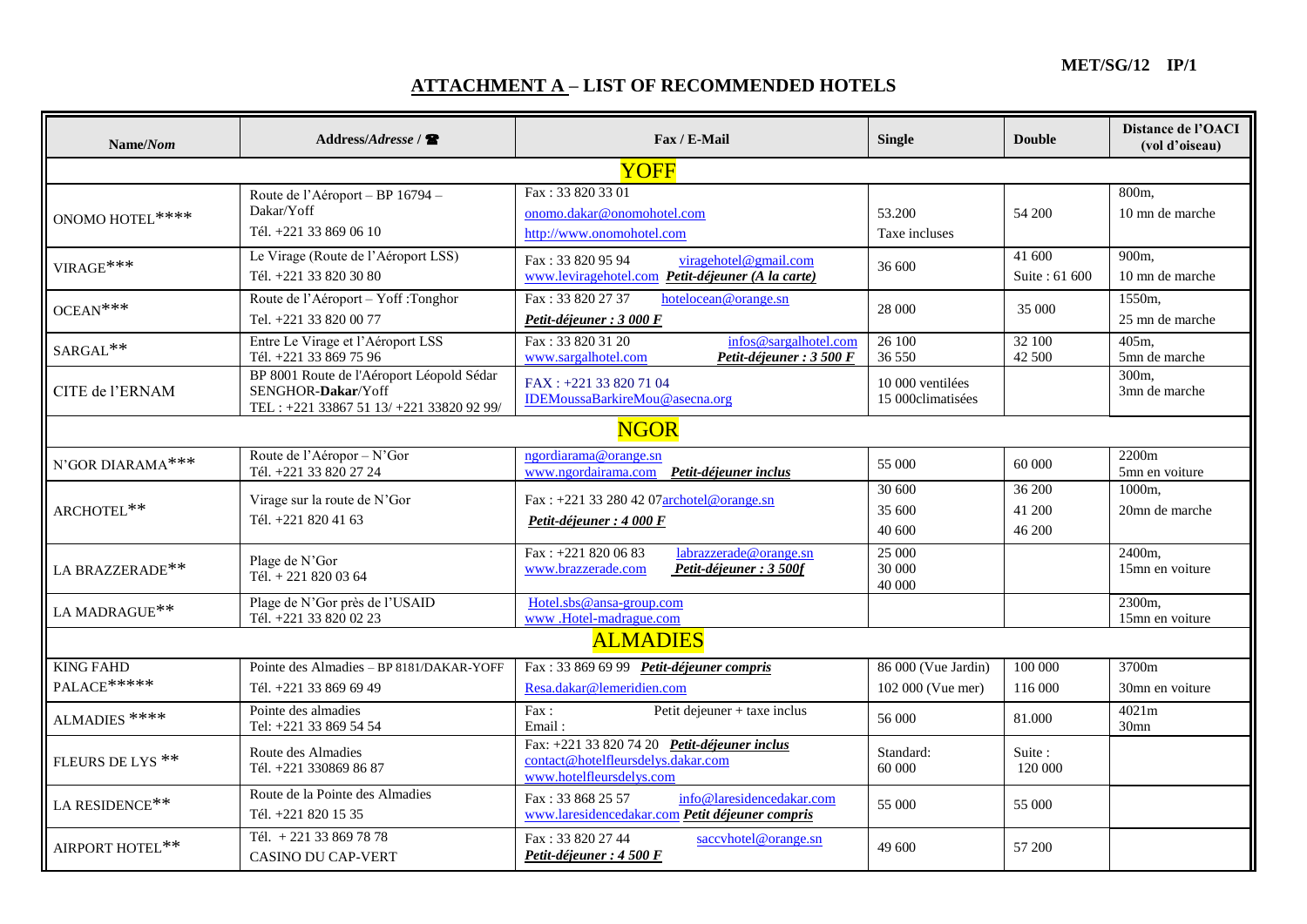**MET/SG/12 IP/1**

| SENEGANNE***                   | Route de N'Gor (Croisement Almadies)                                                 | Fax: Non fonctionnel<br>seneganne@orange.sn                                                              | 45 000                                         | 50 000                                         |  |  |
|--------------------------------|--------------------------------------------------------------------------------------|----------------------------------------------------------------------------------------------------------|------------------------------------------------|------------------------------------------------|--|--|
|                                | $+221338201233$                                                                      | www.seneganne.com Petit-déjeuner : 5 000 F                                                               |                                                |                                                |  |  |
| $\mbox{AMBRE}$ ***             | Route de N'Gor (Croisement Almadies)<br>Tél. +221 33 820 63 38                       | Fax: 33 820 63 38<br>info@ambre.sn<br>www.ambre.sn Petit-déjeuner : 3 000 F                              | 42 600                                         | 45 600                                         |  |  |
| LA DETENTE BLEUE***            | Route de la Pointe des Almadies<br>Tél. +221 33 820 39 75                            | Fax: 33 820 38 49<br>ladetente@orange.sn; Petit-déjeuner compris<br>www.hotel-ladetente.com              | 39 500                                         | 47 000                                         |  |  |
| $AZUR**$                       | Route de la Pointe des Alamdies                                                      | Fax: 33 820 23 06<br>hotelazursenegal@yahoo.fr<br>www.hotelazursenegal.com Petit-déjeuner inclus         | 36 000                                         | 45 000                                         |  |  |
| <b>RESIDENCE</b><br>MADAMEL*** | Route de la Pointe des Almadies<br>Tél. +221 33 869 59 64                            | Fax. 33 869 42 45<br>contact@dalalhotels@.com<br>Petit-déjeuner<br>www.residencemadamel.com<br>compris   | 35 600                                         | 51 200                                         |  |  |
| LE LODGE ***                   | Route de la Pointe des Almadies<br>Tél. +221 33 869 03 45                            | Fax: 33 869 03 50<br>hotellelodge@orange.sn Petit-déjeuner : 4 500 F<br>www.lodgedesalmadies.com         | 34 800<br>37 800<br>41 100                     | 35 400<br>38 400<br>41 700                     |  |  |
| $FANA***$                      | Route de la Pointe des Almadies<br>Tél. +221 33 820 06 06                            | Fax: 33 820 69 69<br>fanahotel@orange.sn<br>Petit-déjeuner : 3 500 F<br>www.sortiradakar.com/fiches/fana | 33 600<br>38 600                               | 39 200<br>44 200                               |  |  |
|                                |                                                                                      | <b>OUEST FOIRE</b>                                                                                       |                                                |                                                |  |  |
| GALLE YANGUE ***               | 14-20, Ouest Foire<br>Tél. +221 865 15 45                                            | Fax: Non fonctionnel<br>Dnfay2000@yahoo.fr Petit-déjeuner : 3 500 F<br>25 600                            | 30 600                                         |                                                |  |  |
| <b>CORNICHE/PLATEAU</b>        |                                                                                      |                                                                                                          |                                                |                                                |  |  |
| Radisson Blu ****              | Route de la Corniche ouest<br>BP 16868 Dakar Fann,<br>$\mathbf{R}$ +221 33 869 33 33 | Fax: +221 33 869 33 66 info.dakar@radissonsas.com<br>http://www.radissonblu.com/hotel-dakar              | 130.000                                        |                                                |  |  |
| TERROUBI****                   | <b>Bd Martin Luther King</b><br>Corniche-Ouest - Tél. 33 839 90<br>39                | Fax: 33 839 90 45<br>reservation@terroubi.com                                                            | Vue jardin<br>100 000<br>Vue de mer<br>108 000 | Vue jardin<br>107 000<br>Vue de mer<br>126 000 |  |  |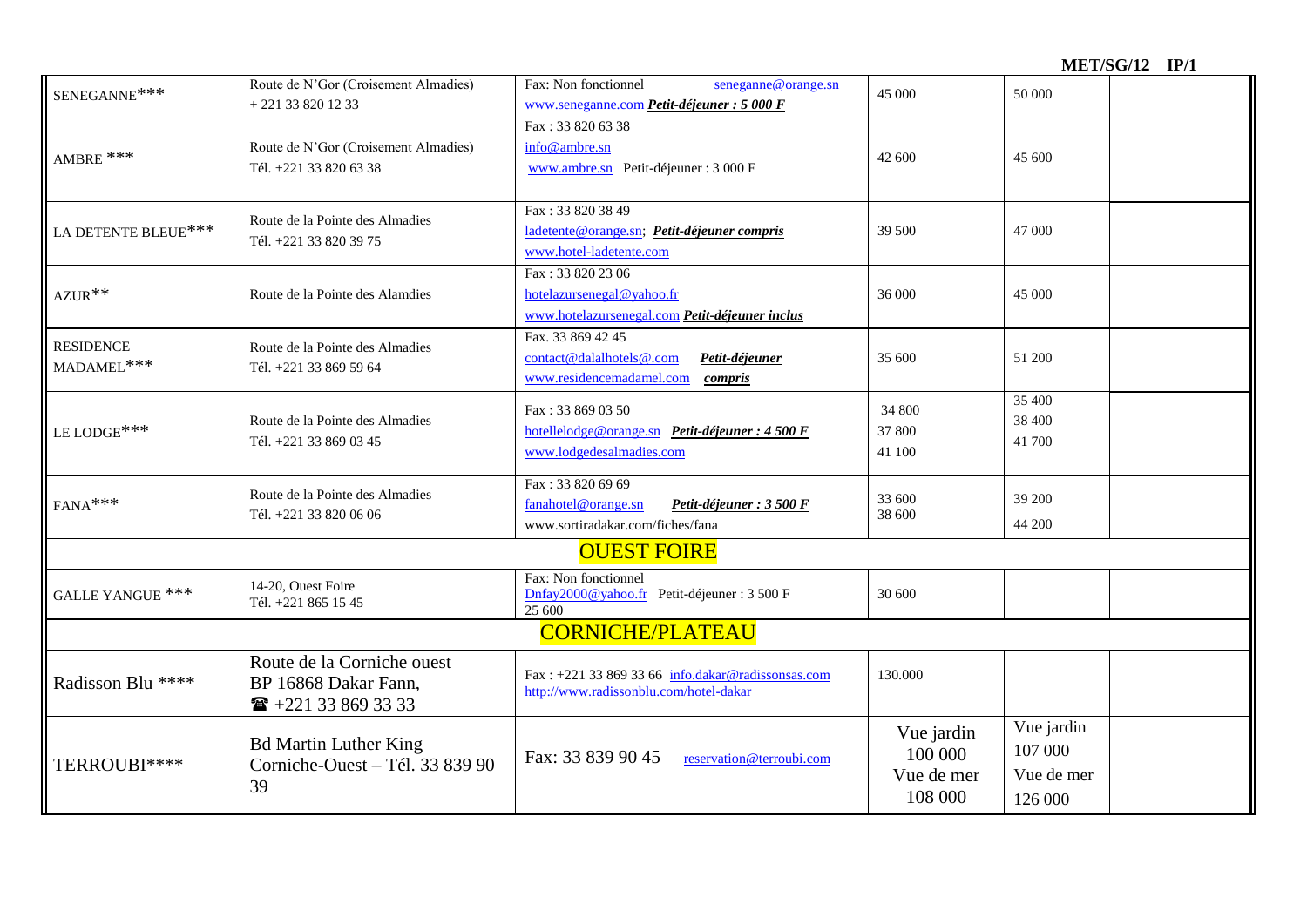|                    |                                                                                                                                                                                                                           |                                                                                                                                     | <b>MET/SG/12 IP/1</b>                    |                  |  |
|--------------------|---------------------------------------------------------------------------------------------------------------------------------------------------------------------------------------------------------------------------|-------------------------------------------------------------------------------------------------------------------------------------|------------------------------------------|------------------|--|
| Teranga*****       | Fax: 33 823 50 01<br>Place de l'Indépendance (Rue<br>dakar.reservation@accor.com/teranga@ns.arc.sn<br>Carnot x Colbert) B.P. 3380<br>navette aéroport-hotel-aéroport gratuite<br>☎ 33 849 49 94<br>Petit dejeuner : 6.500 |                                                                                                                                     | Vue/ville<br>76 500<br>Vue/mer<br>93.000 | 94.000           |  |
| NOVOTEL ****       | Avenue Abdoulaye Fadiga<br>BP 2073<br>■ 33 849 49 94 / 33 849 61 61                                                                                                                                                       | Fax. (+221) 33 823 89 29<br>dakar.reservation@accor.com<br>navette aéroport-hotel-aéroport gratuite<br>Petit-déjeuner + Taxe inclus | 71.850                                   | 81.850           |  |
| Lagon $2****$      | Route de la Corniche-Est<br>2 33 889 25 25 - 33 82360 31                                                                                                                                                                  | 33 823.77.27<br>$Petit$ -déjeuner + taxe inclus<br>lagon1@sentoo.sn                                                                 | 72.500                                   | 82.000           |  |
| Savana****         | Pointe Bernard Petite Corniche<br>BP 6096 Dakar<br><b>1</b> 33 849 42 42                                                                                                                                                  | 33 849 42 43/33 823 85 86<br>hotel@savanna.sn<br>$Petit$ -déjeuner + taxe inclus                                                    | 65.600                                   | 70.200           |  |
| Café de Rome****   | 30, Bd de la République<br>Tél. 33 849 02 00                                                                                                                                                                              | Fax: 33 823 63 84<br>Hotel.resa@anfa-group.com<br>Petit déjeuner : à la carte                                                       | 59.000                                   | 73.000           |  |
| La Croix du Sud*** | 20, Avenue du Roi Hassane II (Ex<br><b>Avenue Albert Sarraut)</b><br>■ 33 889 78 78                                                                                                                                       | croixsud@orange.sn<br>Petit-déjeuner +taxe inclus                                                                                   | 51 000                                   | 62 000           |  |
| Sohkamon****       | <b>Boulevard Roosevelt x Nelson</b><br>Mandela Dakar<br>■ 33 889 71 00                                                                                                                                                    | 33 823 59 89<br>hotelsokhamon@sentoo.sn<br>Petit-déjeuner : 5 500 CFA                                                               | 44 200<br>64 000                         | 48 700<br>68 500 |  |
| Faidherbe***       | Avenue Faidherbe x Raffenel<br><b>B.P.</b> 3197 Dakar<br>2 33 889 17 50 - 33 889 17 40                                                                                                                                    | faidherbe@orange.sn Climatisé+TV <sup></sup><br>Petit-déjeuner +taxe inclus                                                         | 42 800                                   | 55.000           |  |
| Farid***           | 51, Rue VINCENS B.P. 1514<br><b>■ 33 821 61 27</b>                                                                                                                                                                        | 33 821 08 94<br>PD: 4000                                                                                                            | 40.500                                   | 44.900           |  |
| Al Afifa***        | 46 Rue Jules FERRY B.P. 3474<br>☎ 33 889.90.90                                                                                                                                                                            | 33 823 88 39<br>gmbafifa@orange.sn Petit déjeuner 3 600                                                                             | 38 350                                   | 42 050           |  |
| Ganale ***         | 38, Rue Amadou A. NDOYE<br>2 33 889 44 44 / 33 822 34 30                                                                                                                                                                  | ganale@sentoo.sn<br>Petit-déjeuner + taxe inclus                                                                                    | 40.200                                   | 51.400           |  |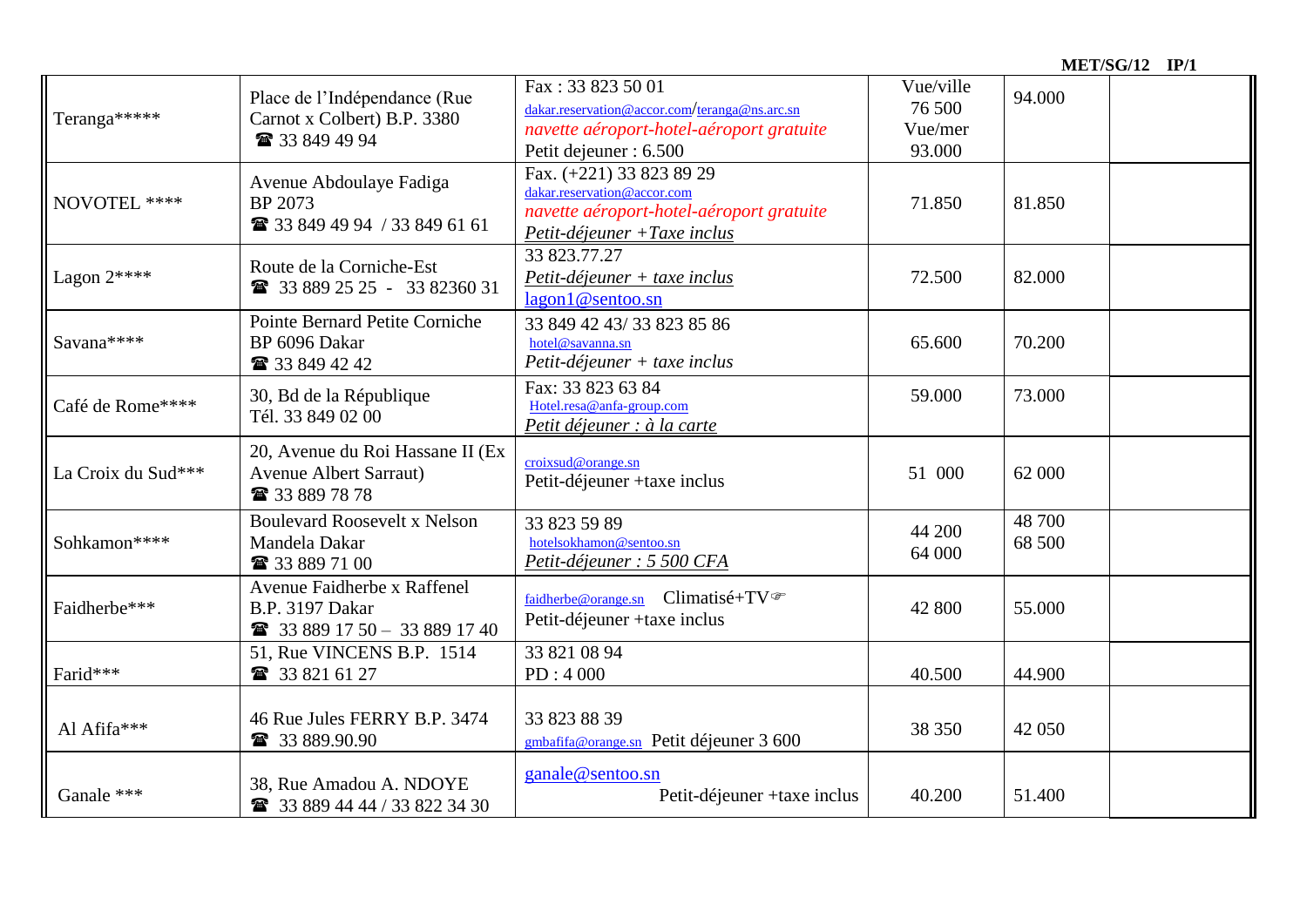| $Nina***$         | Rue du Dr. Theze X Rue A.a.<br>Ndoye<br>2 33 889 01 20 - 33 889 01 81      | hotelnina@sentoo.sn | Petit-déjeuner + taxe inclus | 38.000 | 50.000 |  |
|-------------------|----------------------------------------------------------------------------|---------------------|------------------------------|--------|--------|--|
| Miramar***        | 25-27, Rue Félix FAURE<br>$\bullet$ 33 823 20 97 (near/près<br>UNESCO)     | 33 823 35 05        | Petit déjeuner: 2 500 CFA    | 29 400 | 35.800 |  |
| Plateau**         | 62, Rue Jules FERRY B.P. 2906<br>33 823 44 20 33 823 15 26<br>33 823 47 80 | 33 822 50 24        | Petit-déjeuner: 3 000 CFA    | 26.000 | 30.000 |  |
| Al Baraka***      | 35, Rue El Hadj A. K. Bourgi,<br><b>B.P.</b> 578<br><b>1</b> 33 822 55 32  | 33 821 75 41        | Petit-déjeuner: $3,500$ F    | 25.600 | 31.200 |  |
| Océanic**         | Rue de Thann (Marché Kermel)<br>26 33 822 20 44 - 33 822 17 18             | 33 821 52 28        | Petit-déjeuner: 2 500 CFA    | 21.600 | 25.800 |  |
| Saint Louis Sun** | 68, Rue Félix FAURE<br><b>1</b> 33 822 25 70                               | 33 822 46 51        | Petit-déjeuner: 2 500 CFA    | 21 700 | 27.650 |  |

\* **Special rates for ICAO. (Delegates should specify that they are attending an ICAO meeting).** *Tarifs spéciaux pour l'OACI. (Les délégués doivent préciser qu'ils participent à une réunion OACI).*

\***\* Reservation may be requested by fax or e.mail and may indicate ICAO rates**

**Les réservations doivent être faites par fax ou par e.mai en indiquant le tarif OACI** 

#### **\*\*\* Hotel can provide transport from and to the airport at their own expense (Delegates should specify if they need transport)**

Hôtel pouvant transporter les délégués à partir de l'aéroport et à leur départ de l'hôtel à leur propre charge (Les délégués doivent le préciser en faisant leur réservation) *UPDATED/MISE A JOUR JUIN 2014*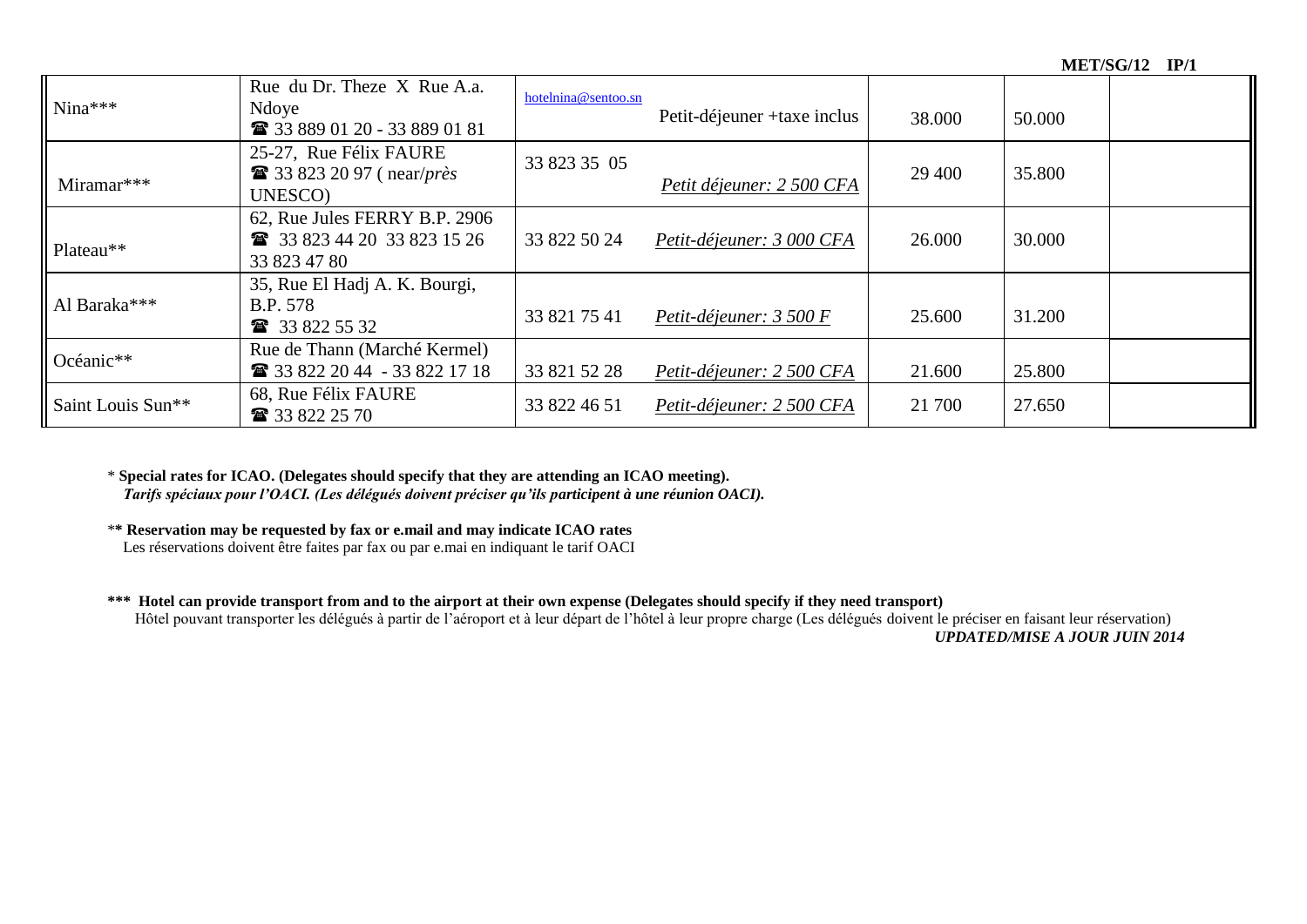

# **ATTACHMENT B - Almadies-Ngor-Yoff Area ( 5 km around ICAO Regional Office)**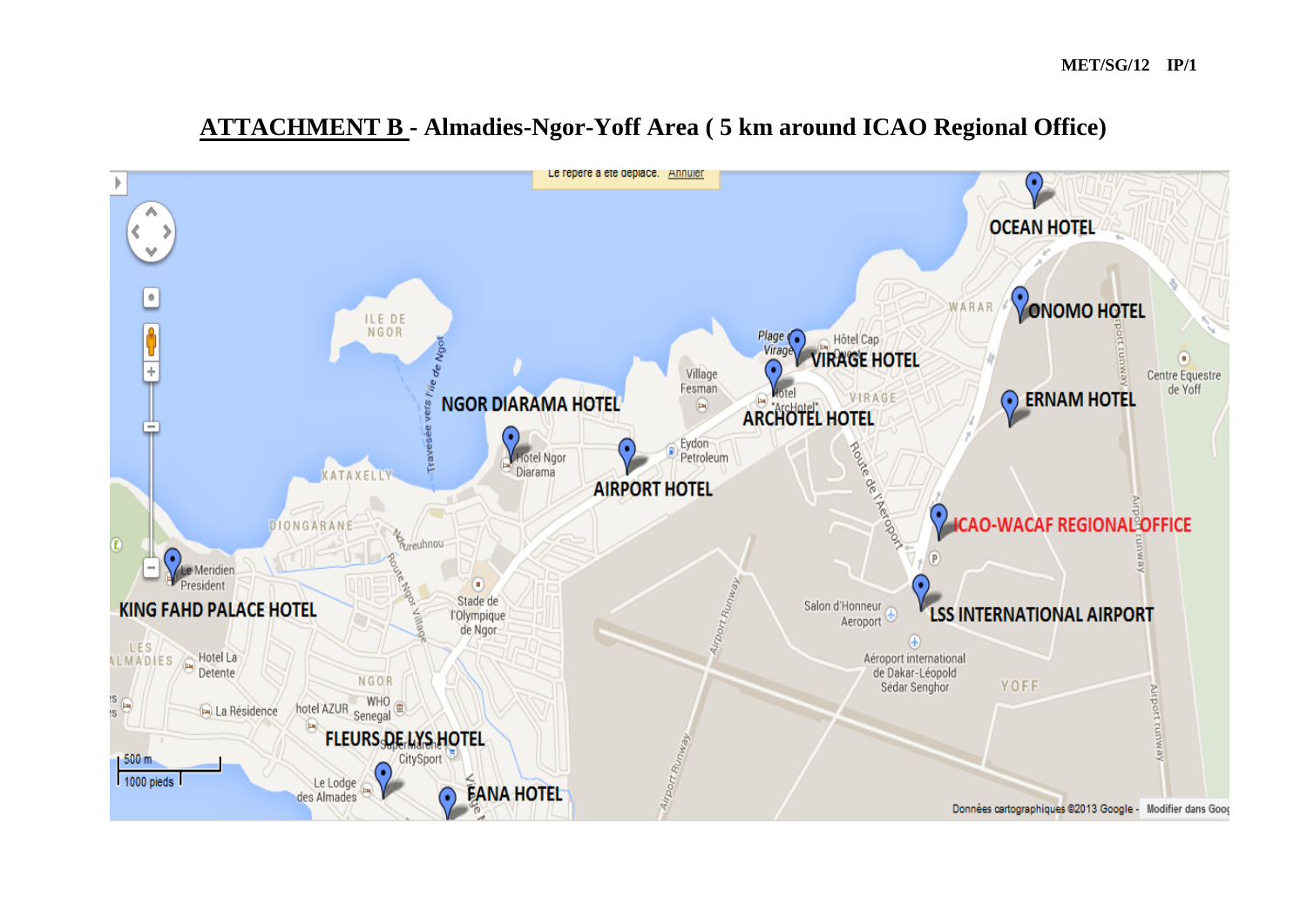# **CORNICHE AREA (approximately 10 Kms – 20mn to ICAO Regional Office)**